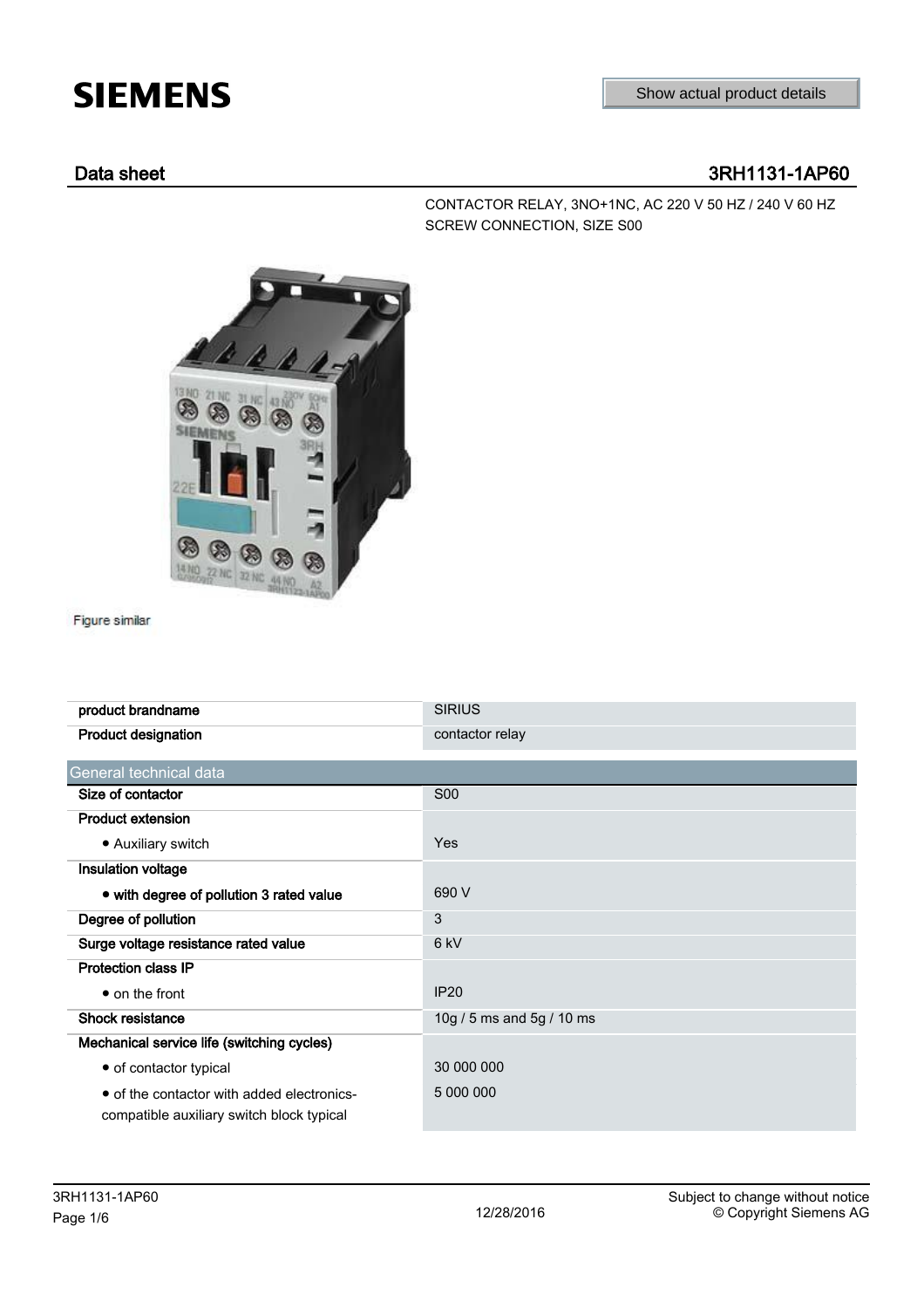| • of the contactor with added auxiliary switch<br>block typical                   | 10 000 000     |
|-----------------------------------------------------------------------------------|----------------|
| <b>Equipment marking</b>                                                          |                |
| • acc. to DIN EN 61346-2                                                          | K              |
| • acc. to DIN EN 81346-2                                                          | K              |
| Ambient conditions                                                                |                |
| Installation altitude at height above sea level                                   | 2 000 m        |
| maximum                                                                           |                |
| Ambient temperature                                                               |                |
| · during operation                                                                | $-25+60$ °C    |
| • during storage                                                                  | $-55+80$ °C    |
| · during transport                                                                | $-55+80 °C$    |
| Control circuit/ Control                                                          |                |
| Type of voltage of the control supply voltage                                     | AC             |
| Control supply voltage at AC                                                      |                |
| • at 50 Hz rated value                                                            | 220 V          |
| • at 60 Hz rated value                                                            | 240 V          |
| Control supply voltage frequency 1 rated value                                    | 50 Hz          |
| Control supply voltage frequency 2 rated value                                    | 60 Hz          |
| Operating range factor control supply voltage rated<br>value of magnet coil at AC |                |
| $\bullet$ at 50 Hz                                                                | 0.81.1         |
| $\bullet$ at 60 Hz                                                                | 0.851.1        |
| Apparent pick-up power of magnet coil at AC                                       | 27 V.A         |
| Inductive power factor with closing power of the coil                             | 0.8            |
| Apparent holding power of magnet coil at AC                                       | 4.6 V·A        |
| Inductive power factor with the holding power of the                              | 0.27           |
| coil                                                                              |                |
| Auxiliary circuit                                                                 |                |
| Number of NC contacts                                                             |                |
| • for auxiliary contacts                                                          | $\mathbf{1}$   |
| - instantaneous contact                                                           | 1              |
| - delayed switching                                                               | 0              |
| - lagging switching                                                               | $\mathbf 0$    |
| - make-before-break switching                                                     | 0              |
| Number of NO contacts                                                             |                |
| • for auxiliary contacts                                                          | $\mathfrak{S}$ |
| - instantaneous contact                                                           | 3              |
| - delayed switching                                                               | $\mathbf 0$    |
| - leading contact                                                                 | $\mathbf 0$    |
| - make-before-break switching                                                     | $\mathbf 0$    |
| Number of CO contacts                                                             |                |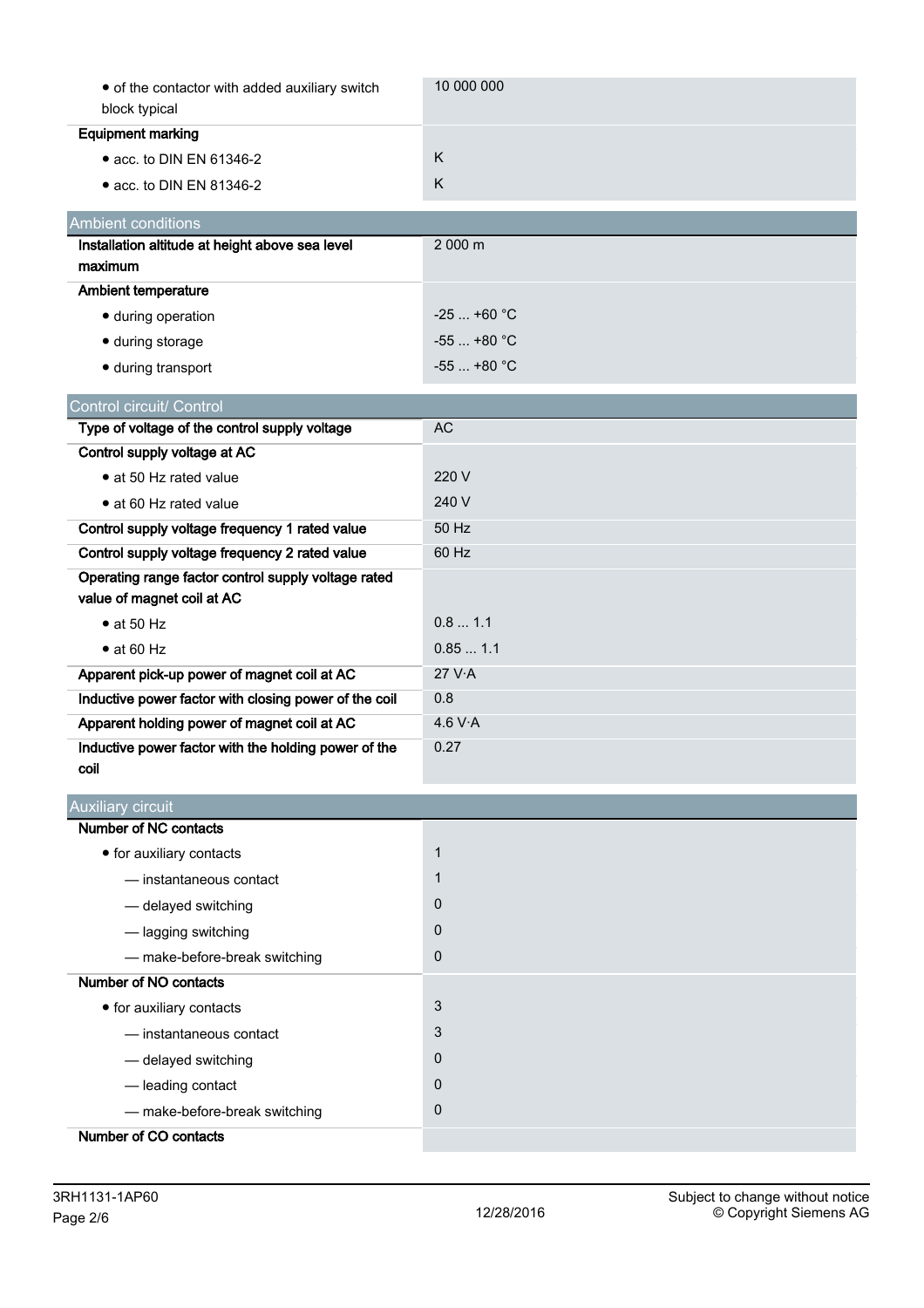| • for auxiliary contacts                               | 0                                                                                     |  |  |  |
|--------------------------------------------------------|---------------------------------------------------------------------------------------|--|--|--|
| · of auxiliary contacts instantaneous contact          | 0                                                                                     |  |  |  |
| Identification number and letter for switching         | 31 E                                                                                  |  |  |  |
| elements                                               |                                                                                       |  |  |  |
| Operating current at AC-12 maximum                     | 10 A                                                                                  |  |  |  |
| Operating current at AC-15                             |                                                                                       |  |  |  |
| • at 230 V rated value                                 | 6 A                                                                                   |  |  |  |
| • at 400 V rated value                                 | 3A                                                                                    |  |  |  |
| • at 500 V rated value                                 | 2A                                                                                    |  |  |  |
| • at 690 V rated value                                 | 1 A                                                                                   |  |  |  |
| Operating current at 1 current path at DC-12           |                                                                                       |  |  |  |
| • at 24 V rated value                                  | 10 A                                                                                  |  |  |  |
| • at 110 V rated value                                 | 3A                                                                                    |  |  |  |
| • at 220 V rated value                                 | 1A                                                                                    |  |  |  |
| Operating current at 1 current path at DC-13           |                                                                                       |  |  |  |
| • at 24 V rated value                                  | 10 A                                                                                  |  |  |  |
| • at 110 V rated value                                 | 1A                                                                                    |  |  |  |
| • at 220 V rated value                                 | 0.27A                                                                                 |  |  |  |
| Contact reliability of auxiliary contacts              | 1 faulty switching per 100 million (17 V, 1 mA)                                       |  |  |  |
|                                                        |                                                                                       |  |  |  |
|                                                        |                                                                                       |  |  |  |
| Short-circuit protection                               |                                                                                       |  |  |  |
| Design of the fuse link                                |                                                                                       |  |  |  |
| • for short-circuit protection of the auxiliary switch | fuse gL/gG: 10 A                                                                      |  |  |  |
| required                                               |                                                                                       |  |  |  |
| Installation/ mounting/ dimensions                     |                                                                                       |  |  |  |
| <b>Mounting position</b>                               | +/-180° rotation possible on vertical mounting surface; can be                        |  |  |  |
|                                                        | tilted forward and backward by +/- 22.5° on vertical mounting                         |  |  |  |
|                                                        | surface                                                                               |  |  |  |
| <b>Mounting type</b>                                   | screw and snap-on mounting<br>57.5 mm                                                 |  |  |  |
| Height<br>Width                                        | 45 mm                                                                                 |  |  |  |
| Depth                                                  | 72 mm                                                                                 |  |  |  |
| <b>Required spacing</b>                                |                                                                                       |  |  |  |
| • with side-by-side mounting                           |                                                                                       |  |  |  |
| - at the side                                          | 0 <sub>mm</sub>                                                                       |  |  |  |
|                                                        |                                                                                       |  |  |  |
| <b>Connections/Terminals</b>                           |                                                                                       |  |  |  |
| Type of electrical connection                          |                                                                                       |  |  |  |
| • for auxiliary and control current circuit            | screw-type terminals                                                                  |  |  |  |
| Type of connectable conductor cross-sections           |                                                                                       |  |  |  |
| • for auxiliary contacts<br>— solid                    | 2x (0.5  1.5 mm <sup>2</sup> ), 2x (0.75  2.5 mm <sup>2</sup> ), 2x 4 mm <sup>2</sup> |  |  |  |

- finely stranded with core end processing 2x (0.5 ... 1.5 mm²), 2x (0.75 ... 2.5 mm²)
- at AWG conductors for auxiliary contacts 2x (20 ... 16), 2x (18 ... 14), 1x 12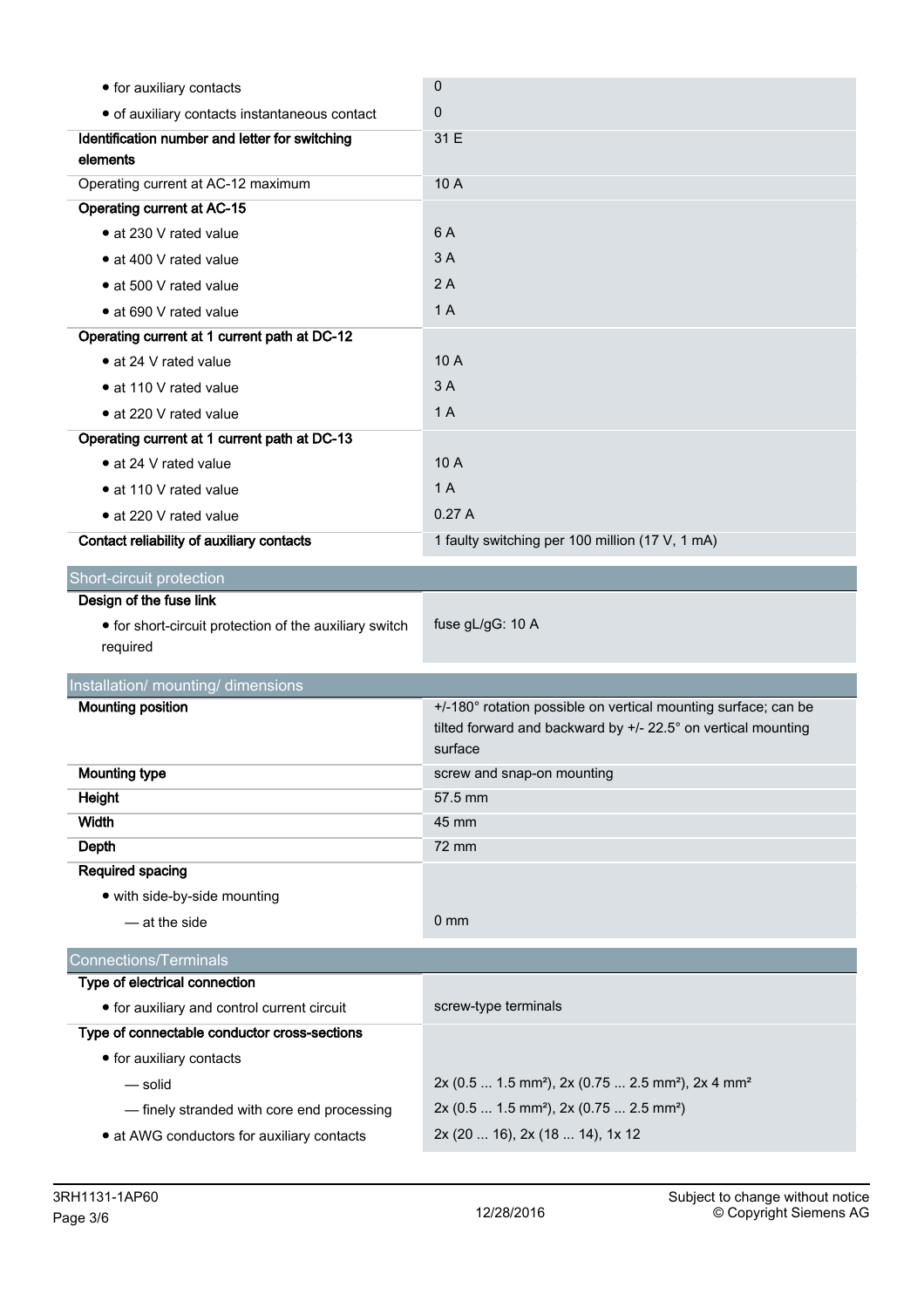| Safety related data                                                          |                          |  |  |  |  |
|------------------------------------------------------------------------------|--------------------------|--|--|--|--|
| B <sub>10</sub> value                                                        |                          |  |  |  |  |
| • with high demand rate acc. to SN 31920                                     | 1 000 000; With 0.3 x le |  |  |  |  |
| Proportion of dangerous failures                                             |                          |  |  |  |  |
| • with low demand rate acc. to SN 31920                                      | 40 %                     |  |  |  |  |
| • with high demand rate acc. to SN 31920                                     | 75 %                     |  |  |  |  |
| T1 value for proof test interval or service life acc. to<br><b>IEC 61508</b> | 20y                      |  |  |  |  |

| Certificates/approvals                                     |                                       |                          |                                 |                                                    |                                     |  |  |
|------------------------------------------------------------|---------------------------------------|--------------------------|---------------------------------|----------------------------------------------------|-------------------------------------|--|--|
| <b>General Product Approval</b>                            |                                       |                          |                                 | <b>Functional</b><br>Safety/Safety<br>of Machinery | <b>Declaration of</b><br>Conformity |  |  |
| CCC                                                        | CSA                                   | UL                       |                                 | Baumusterbescheini<br>gung                         | E<br>EG-Konf.                       |  |  |
| <b>Test Certificates</b>                                   |                                       | <b>Shipping Approval</b> |                                 |                                                    |                                     |  |  |
| spezielle<br>Prüfbescheinigunge<br>$\overline{\mathsf{n}}$ | Typprüfbescheinigu<br>ng/Werkszeugnis | ABS                      | <b>BUREAU</b><br><b>VERITAS</b> | DNV<br><b>DNV</b>                                  | Gl<br>GL                            |  |  |
| <b>Shipping Approval</b>                                   |                                       |                          |                                 | other                                              |                                     |  |  |
| egístei<br><b>LRS</b>                                      | <b>PRS</b>                            | <b>RINA</b>              | <b>RMRS</b>                     | Umweltbestätigung                                  | sonstig                             |  |  |

other

[Bestätigungen](https://support.industry.siemens.com/cs/WW/en/ps/3RH1131-1AP60/Certificate?ct=447&ci=454&cao=553)

Further information

Information- and Downloadcenter (Catalogs, Brochures,…) <http://www.siemens.com/industrial-controls/catalogs>

Industry Mall (Online ordering system)

<https://mall.industry.siemens.com/mall/en/en/Catalog/product?mlfb=3RH1131-1AP60>

#### Cax online generator

<http://support.automation.siemens.com/WW/CAXorder/default.aspx?lang=en&mlfb=3RH1131-1AP60>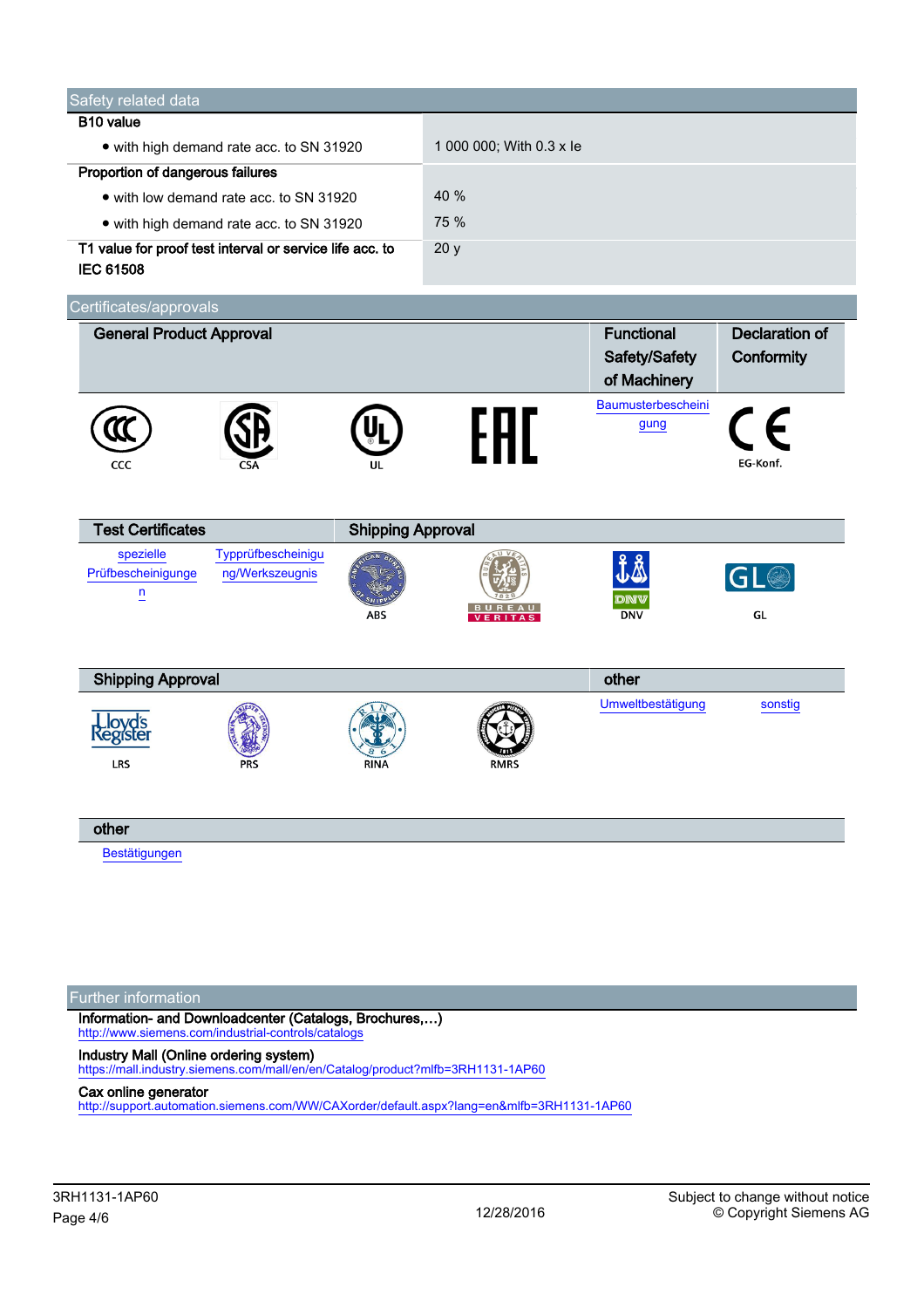### Service&Support (Manuals, Certificates, Characteristics, FAQs,...)

<https://support.industry.siemens.com/cs/ww/en/ps/3RH1131-1AP60>

Image database (product images, 2D dimension drawings, 3D models, device circuit diagrams, EPLAN macros, ...) [http://www.automation.siemens.com/bilddb/cax\\_de.aspx?mlfb=3RH1131-1AP60&lang=en](http://www.automation.siemens.com/bilddb/cax_de.aspx?mlfb=3RH1131-1AP60&lang=en)